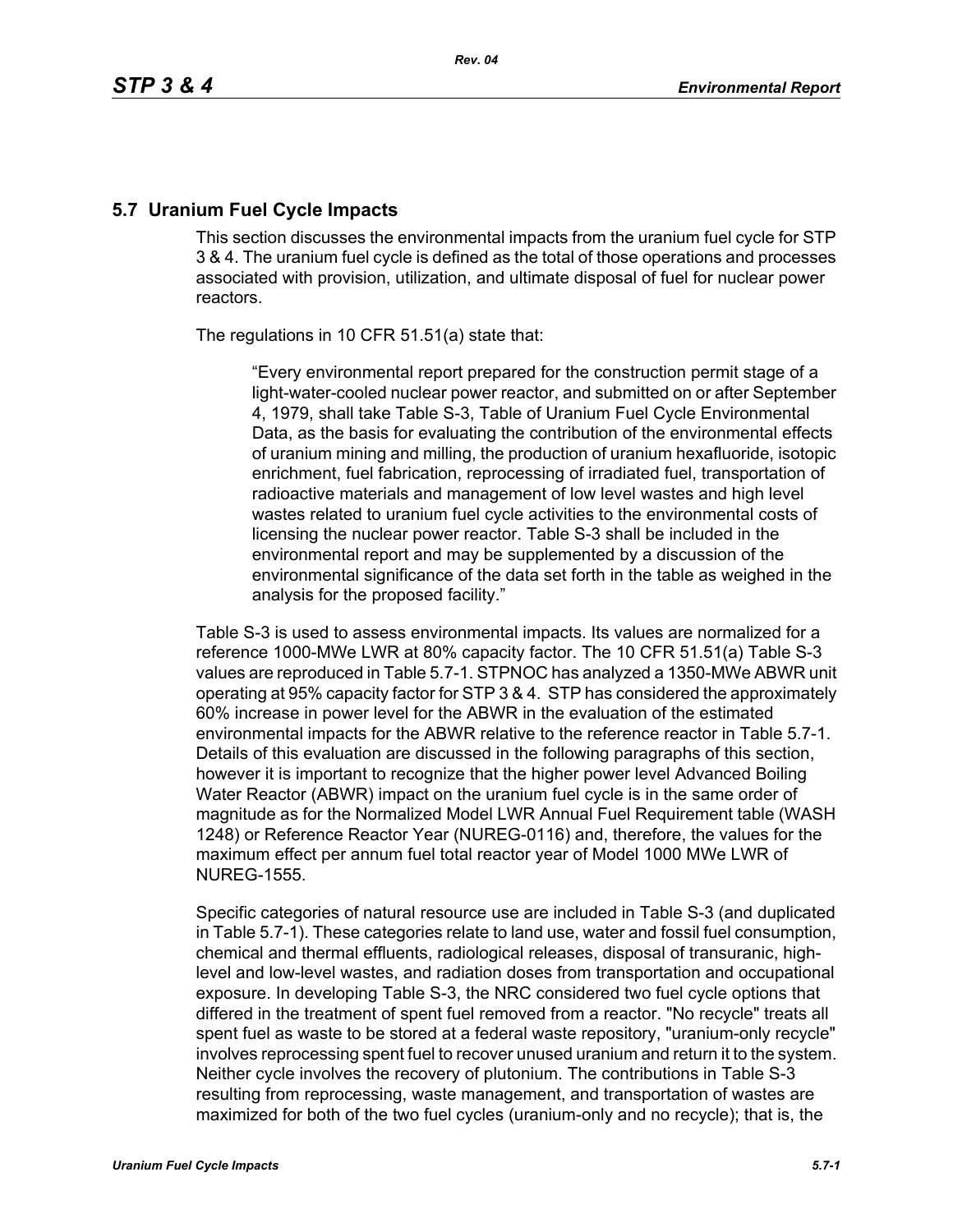identified environmental impacts are based on the cycle that results in the greater impact.

The Nuclear Nonproliferation Act of 1978, Pub. L. No. 95-242 (22 USC 3201 et seq.), has significantly affected the disposition of spent nuclear fuel by deferring indefinitely the commercial reprocessing and recycling of spent fuel produced in the U.S. commercial nuclear power program. While the ban on the reprocessing of spent fuel was lifted during the Reagan administration, economic circumstances changed, reserves of uranium ore increased, and the stagnation of the nuclear power industry provided little incentive for the industry to resume reprocessing. During the 109th Congress, the Energy Policy Act of 2005, Pub. L. No. 109-58 (119 Stat. 594 [2005]), was enacted. It authorized the DOE to conduct an advanced fuel recycling technology research and development program to evaluate proliferation-resistant fuel recycling and transmutation technologies that minimize environmental or public health and safety impacts. Consequently, while federal policy does not prohibit reprocessing, additional DOE efforts would be required before commercial reprocessing and recycling of spent fuel produced in the U.S. commercial nuclear power plants could commence.

The following assessment of the environmental impacts of the fuel cycle for an ABWR at the STP site is based on the values in Table S-3 and NRC's analysis of the radiological impacts from radon-222 and technetium-99 in NUREG-1437 (Reference 5.7-1) which STPNOC has reviewed and updated for this analysis. NUREG-1437 and Addendum 1 to the GEIS (Reference 5.7-2) provide a detailed analysis of the environmental impacts from the uranium fuel cycle. Although NUREG-1437 is specific to impacts related to license renewal, the information is relevant to this review because the ABWR design considered here is also a LWR and uses the same type of fuel.

The fuel cycle impacts in Table S-3 are based on a reference 1000 MWe LWR operating at an annual capacity factor of 80% for an electrical output of 800 MWe. STPNOC will operate two ABWR units at the site. The standard configuration (a single unit) will be used to evaluate uranium fuel cycle impacts relative to the reference reactor. In the following evaluation of the environmental impacts of the fuel cycle for the ABWR, STPNOC assumed a 1350 MWe reactor with a capacity factor of 95% for an electrical output of approximately 1280 MWe. The ABWR output is approximately 60% greater than the output used to estimate impact values in Table S-3 (reproduced in Table 5.7-1) for the reference reactor. As stated earlier in this section, data used for evaluation of the uranium fuel cycle environmental impact has been scaled from the reference reactor impacts to reflect the output of one ABWR.

NRC calculated the values in Table S-3 from industry averages for the performance of each type of facility or operation associated with the fuel cycle. NRC chose assumptions so that the calculated values will not be underestimated. This approach was intended to ensure that the actual values will be less than the quantities shown in Table S-3 for all LWR nuclear power plants within the widest range of operating conditions. Changes in the fuel cycle and reactor operations have occurred since Table S-3 was promulgated. For example, the estimated quantity of fuel required for a year's operation of a nuclear power plant can now reasonably be calculated assuming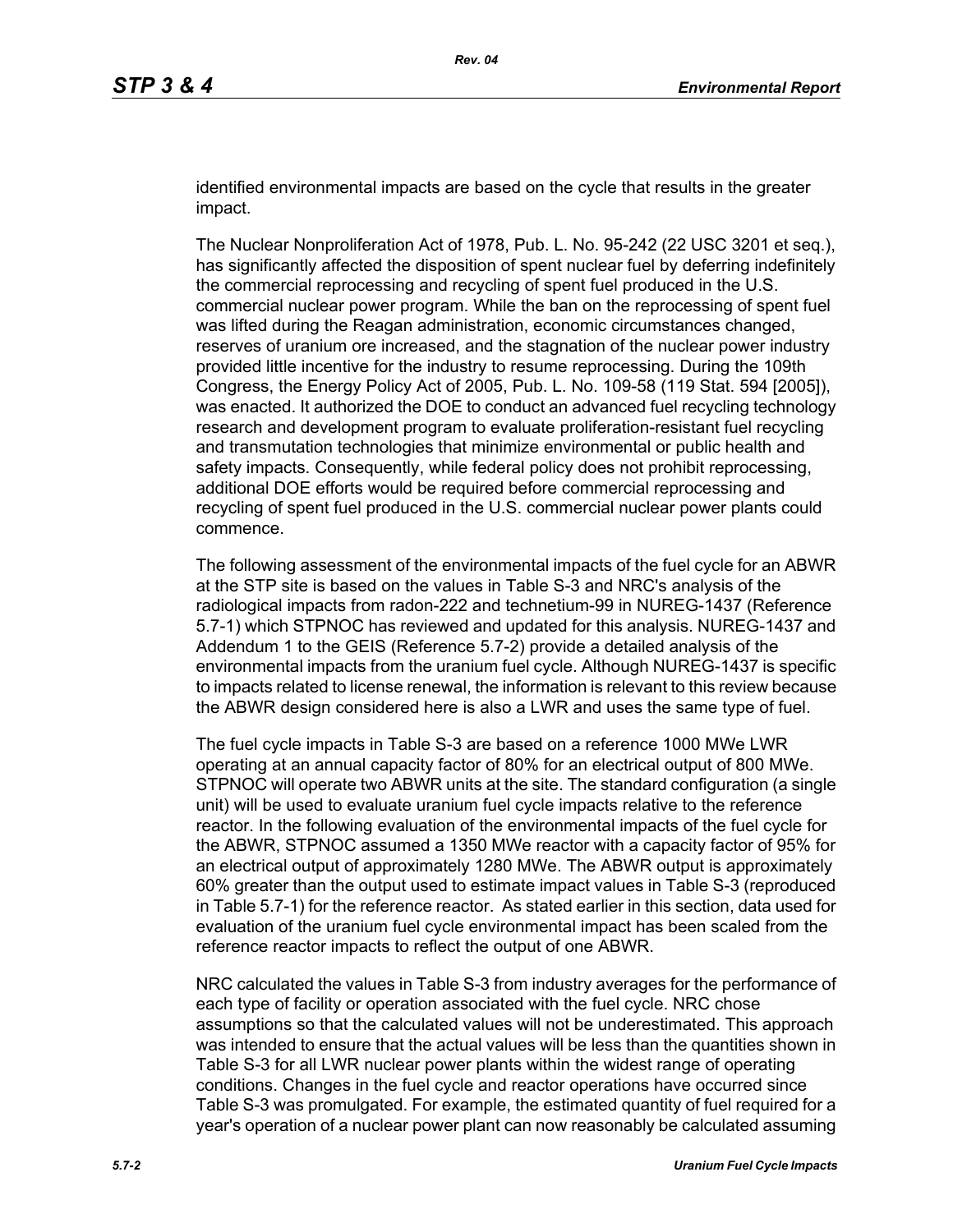a 60-year lifetime (40 years of initial operation plus a 20-year license renewal term). This was done in NUREG-1437 for both BWRs and PWRs, and the highest annual requirement (35 metric tonnes [MT] of uranium made into fuel for a BWR) was used in NUREG-1437 as the basis for the reference reactor year. A number of fuel management improvements have been adopted by nuclear power plants to achieve higher performance and to reduce fuel and enrichment requirements, reducing annual fuel requirements. Therefore, Table S-3 remains a conservative estimate of the environmental impacts of the fuel cycle fueling nuclear power reactors operating today.

Another change is the elimination of the U.S. restrictions on the importation of foreign uranium. The economic conditions of the uranium market now and in the foreseeable future favor full use of foreign uranium at the expense of the domestic uranium industry. These market conditions have forced the closing of most U.S. uranium mines and mills, substantially reducing the environmental impacts in the United States from these activities. However, the Table S-3 estimates have not been adjusted accordingly so as to ensure that these impacts, which will have been experienced in the past and may be fully experienced in the future, are considered. Factoring in changes to the fuel cycle suggests that the environmental impacts of mining and milling could drop to levels below those in Table S-3. Section 6.2.3 of NUREG-1437 discusses the sensitivity of these changes in the fuel cycle on the environmental impacts.

### **5.7.1 Land Use**

The total annual land requirements for the fuel cycle supporting an ABWR will be about 181 acres. Approximately 21 acres will be permanently committed land, and 160 acres will be temporarily committed. A "temporary" land commitment is a commitment for the life of the specific fuel cycle plant (e.g., a mill, enrichment plant, or succeeding plants). Following decommissioning, the land could be released for unrestricted use. "Permanent" commitments represent land that may not be released for use after decommissioning because decommissioning does not result in the removal of sufficient radioactive material to meet the limits of 10 CFR 20, Subpart E for release of an area for unrestricted use.

In comparison, a coal-fired plant with the same MWe output as the ABWR using stripmined coal requires the disturbance of about 320 acres per year for fuel alone. The impacts on land use from the uranium fuel cycle will be SMALL and will not warrant mitigation.

### **5.7.2 Water Use**

Principal water use for the fuel cycle supporting STP 3 & 4 will be that required to remove waste heat from the power stations supplying electricity to the enrichment process. Scaling from Table S-3, of the total annual water use of 1.82  $\times$  10<sup>10</sup> gallons for the ABWR fuel cycle, about  $1.78 \times 10^{10}$  gallons will be required for the removal of waste heat. Evaporative losses from fuel cycle process cooling will be about  $2.57 \times 10^8$ gallons per year and mine drainage will account for 2.04  $\times$  10<sup>8</sup> gallons per year. Impacts on water use from the uranium fuel cycle will be SMALL and will not warrant mitigation.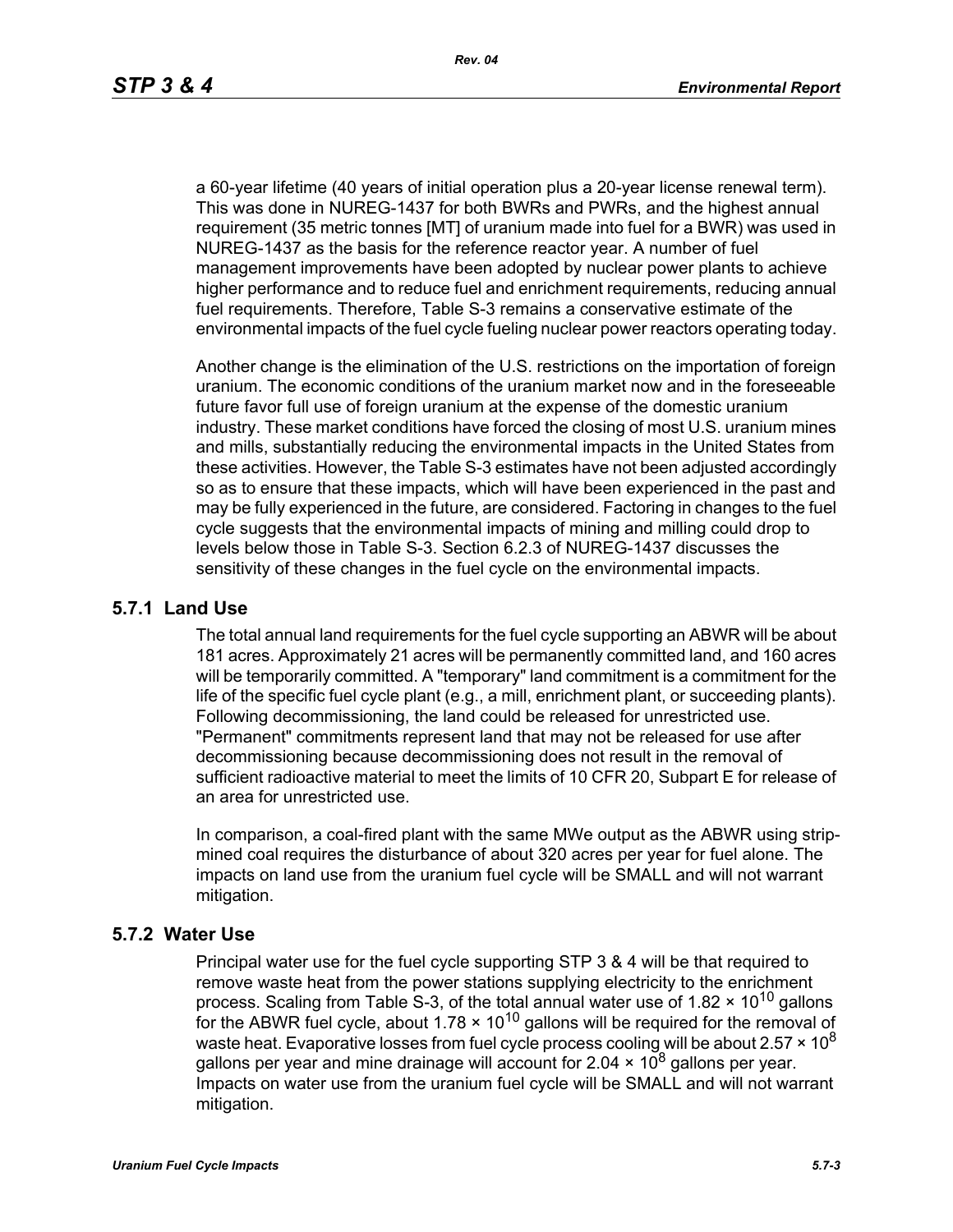# **5.7.3 Fossil Fuel Impacts**

Electric energy and process heat are required during various phases of the fuel cycle process. The electric energy is usually produced by the combustion of fossil fuel at conventional power plants. Electric energy associated with the fuel cycle represents about 5% of the annual electric power production of the reference reactor. Process heat is primarily generated by the combustion of natural gas. This gas consumption, if used to generate electricity, represents less than 0.4% of the electrical output of the reference reactor. The direct and indirect consumption of electric energy for fuel cycle operations would be small relative to the power production of the proposed units.

## **5.7.4 Chemical Effluents**

The quantities of liquid, gaseous, and particulate discharges associated with the fuel cycle processes are given in Table S-3 (Table 5.7-1) for the reference 1000-MWe LWR. The quantities of effluents for an ABWR will be approximately 60% greater than those in Table S-3 (Table 5.7-1). The principal effluents are  $SO_x$ , NO<sub>x</sub>, and particulates. Based on the U.S. Environmental Protection Agency's National Air Pollutant Emissions Estimates (Reference 5.7-3), these ABWR emissions constitute less than 0.052% of all  $SO_2$  emissions in 2005, and less than 0.012% of all  $NO_x$ emissions in 2005.

Liquid chemical effluents produced in the fuel cycle processes are related to fuel enrichment and fabrication and may be released to receiving waters. All liquid discharges into navigable waters of the United States from facilities associated with fuel cycle operations are subject to requirements and limitations set by an appropriate federal, state, regional, local, or tribal regulatory agency. Tailing solutions and solids are generated during the milling process and are not released in quantities sufficient to have a significant impact on the environment. Impacts from chemical effluents from the uranium fuel cycle will be SMALL and will not warrant mitigation.

## **5.7.5 Radioactive Effluents**

Radioactive gaseous effluents estimated to be released to the environment from waste management activities and certain other phases of the fuel cycle are set forth in Table S-3 (Table 5.7-1). Using Table S-3 data, Subsection 6.2.2.1 of NUREG-1437 estimates the 100-year environmental dose commitment to the U.S. population from the fuel cycle (excluding reactor releases and dose commitments due to radon-222 and technetium-99) to be about 400 person-rem per reference reactor year. The estimated dose commitment to the U.S. population will be approximately 640 personrem per year of operation for the ABWR.

Subsection 6.2.2.1 of NUREG-1437 estimates the additional whole body dose commitment to the U.S. population from radioactive liquid wastes effluents due to all fuel cycle operations (other than reactor operation) to be approximately 200 personrem per reference reactor year. The estimated dose commitment to the U.S. population will be approximately 320 person-rem per year of operation for the ABWR. Thus, the estimated 100-year environmental dose commitment to the U.S. population from radioactive gaseous and liquid releases from fuel cycle operations is approximately 960 person-rem to the whole body per reactor-year for the ABWR.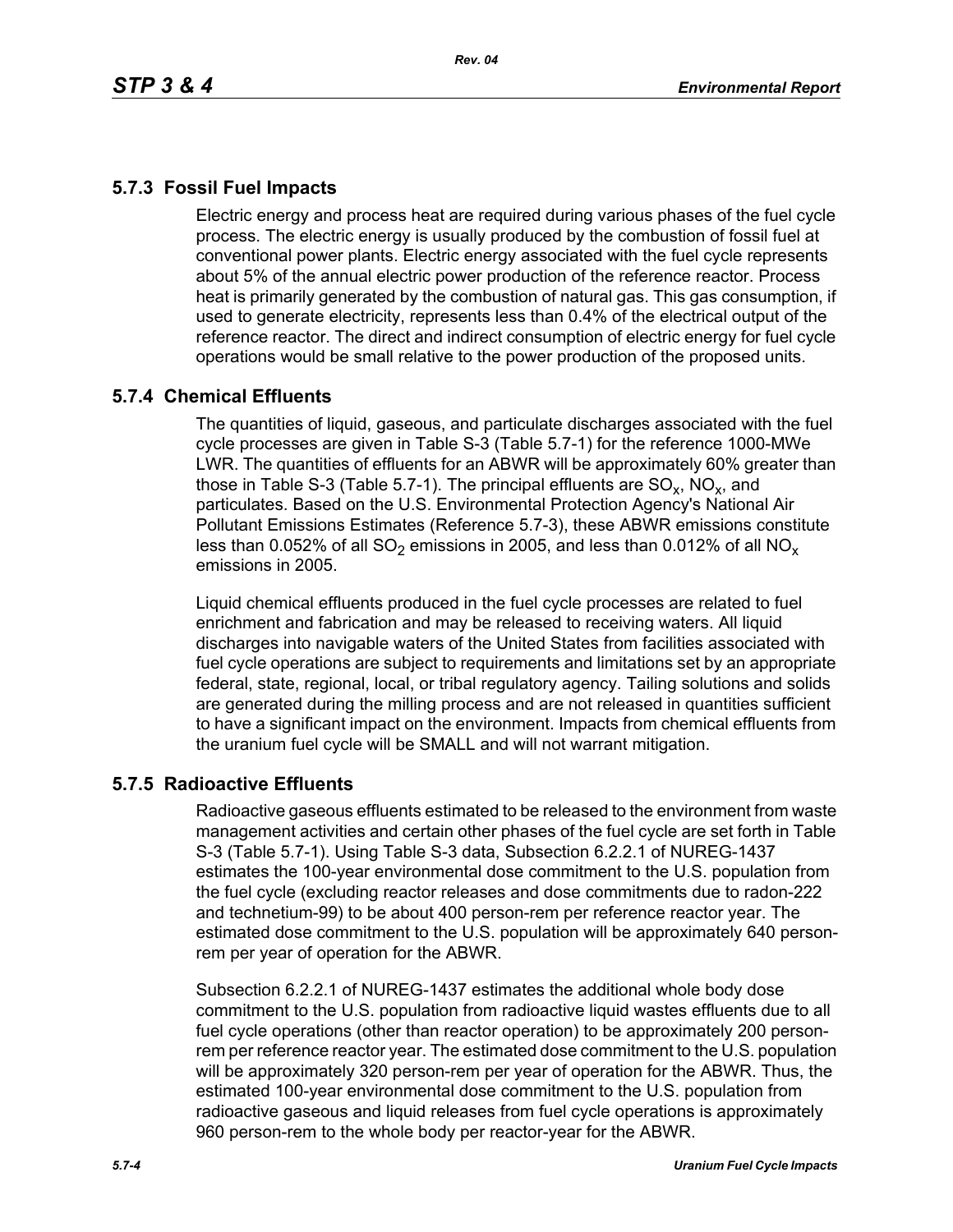The radiological impacts of radon-222 and technetium-99 releases are not included in Table S-3. Principal radon releases occur during mining and milling operations and as emissions from mill tailings. Principal technetium-99 releases occur as releases from the gaseous diffusion enrichment process. NRC provided an evaluation of these technetium-99 and radon-222 releases in NUREG-1437. STPNOC has reviewed the evaluation, considers it reasonable, and has provided it as part of this application for STP 3 & 4.

Section 6.2 of NUREG-1437 estimates radon-222 releases from mining and milling operations, and from mill tailings for a year of operation of the reference 1000-MWe LWR. The estimated releases of radon-222 for one ABWR are 8300 curies (Ci) per year. Of this total, approximately 78% will be from mining, 15% from milling, and 7% from inactive tails before stabilization. Radon releases from stabilized tailings were estimated to be 1.6 Ci per year for the ABWR; that is 60% greater than the NUREG-1437 estimate for the reference reactor year. The major risks from radon-222 are from exposure to the bone and lung, although there is a small risk from exposure to the whole body. The organ-specific dose weighting factors from 10 CFR 20 were applied to the bone and lung doses to estimate the 100-year dose commitment from radon-222 to the whole body. The 100-year estimated dose commitment from mining, milling, and tailings before stabilization for the ABWR will be approximately 1500 person-rem to the whole body. From stabilized tailing piles, the same estimated 100-year environmental dose commitment will be approximately 28 person-rem to the whole body.

NUREG-1437 considered the potential health effects associated with the releases of technetium-99 for the reference reactor. The estimated technetium-99 releases for the ABWR will be 0.011 Ci from chemical processing of recycled uranium hexafluoride before it enters the isotope enrichment cascade and 0.0080 Ci into groundwater from a high-level waste repository. The major risks from technetium-99 are from exposure of the gastrointestinal tract and kidneys, and a small risk from whole-body exposure. Applying the organ-specific dose weighting factors from 10 CFR 20 to the gastrointestinal tract and kidney doses, the total-body 100-year dose commitment from technetium-99 is estimated to be 160 person-rem for the ABWR.

Although radiation can cause cancer at high doses and high dose rates, no data unequivocally establish a relationship between cancer and low doses or low dose rates below approximately 10,000 person-rem. However, to be conservative, radiation protection experts assume that any amount of radiation may pose some risk of cancer, or a severe hereditary effect, and that higher radiation exposures create higher risks. Therefore, a linear, no-threshold dose response relationship is used to describe the relationship between radiation dose and detrimental effects. Simply stated, any increase in dose, no matter how small, results in an incremental increase in health risk. A recent report by the National Academy of Sciences (Reference 5.7-4) supports the linear, no-threshold dose response model.

Based on this model, risk to the public from radiation exposure can be estimated using the nominal probability coefficient (730 fatal cancers, nonfatal cancers, or severe hereditary effects per 1  $\times$  10<sup>6</sup> person-rem) from the International Commission on Radiation Protection (ICRP) Publication 60 (Reference 5.7-5). This coefficient,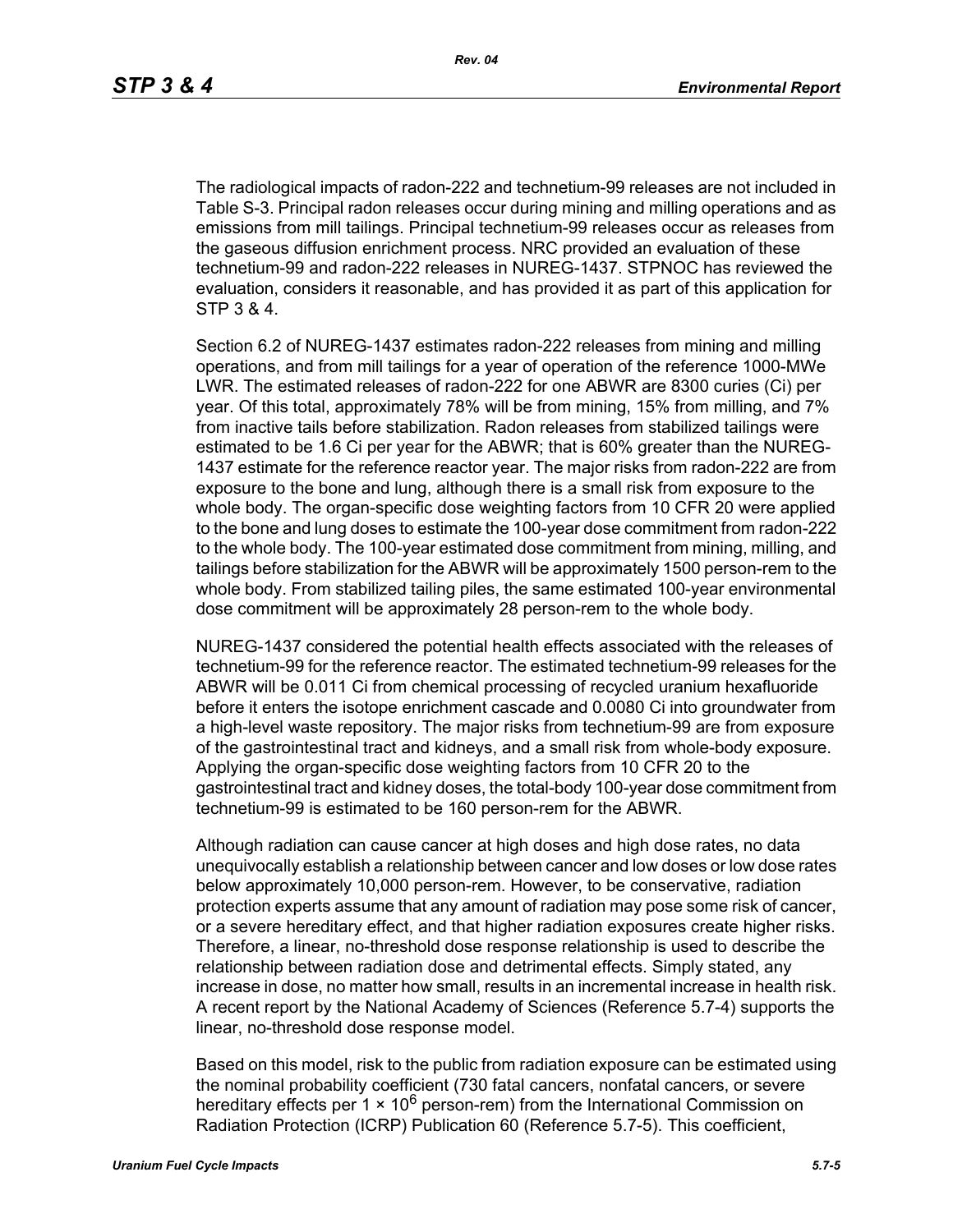*Rev. 04*

multiplied by the sum of the estimated whole-body population doses estimated above for the ABWR, approximately 2600 person-rem per year, estimates that the U.S. population could incur a total of approximately 1.9 fatal cancers, nonfatal cancers, or severe hereditary effects from the annual fuel cycle for the ABWR. This risk is small compared to the number of fatal cancers, nonfatal cancers, and severe hereditary effects that will be estimated to occur in the U.S. population annually from exposure to natural sources of radiation using the same risk estimation methods.

Based on these analyses, STPNOC concludes that the environmental impacts of radioactive effluents from the fuel cycle will be SMALL and will not warrant mitigation.

### **5.7.6 Radioactive Waste**

The quantities of radioactive waste (low-level, high-level, and transuranic wastes) associated with fuel cycle processes are presented in Table S-3 (Table 5.7-1). For lowlevel waste disposal, NRC notes in 10 CFR 51.51(b) that there will be no significant radioactive releases to the environment. For high-level and transuranic wastes, NRC notes that these wastes are to be disposed at a repository, such as the candidate repository at Yucca Mountain, Nevada. No release to the environment is expected to be associated with such disposal because all of the gaseous and volatile radionuclides contained in the spent fuel are assumed to be released to the atmosphere before disposal of the waste.

There is some uncertainty associated with the high-level waste and spent fuel disposal component of the fuel cycle. The regulatory limits for offsite releases of radionuclides for the current candidate repository site have not been finalized. However, NRC has assumed that limits would be developed along the line of the 1995 National Academy of Sciences report, "Technical Bases for Yucca Mountain Standards" (Reference 5.7- 6), and that in accordance with the Commission's Waste Confidence Decision (10 CFR 51.23), a repository can and likely will be developed at some site that will comply with such limits, with peak doses to virtually all individuals of 100 person-rem per year or less (Reference 5.7-1). It is reasonable to conclude that the offsite radiological impacts of spent fuel and high-level waste disposal would not be sufficiently great to preclude construction of new units at the STP site.

For the reasons stated above, STPNOC concludes that the environmental impacts of radioactive waste disposal will be SMALL and will not warrant mitigation.

## **5.7.7 Occupational Dose**

The estimated occupational dose attributable to all phases of the fuel cycle is approximately 960 person-rem per year for the ABWR. This is based on a 600 personrem-per-year occupational dose estimate attributable to all phases of the fuel cycle for the reference reactor (Reference 5.7-1). The dose to any individual worker would be maintained within the dose limit of 10 CFR 20, which is five rem per year. The environmental impacts from this occupational dose would be SMALL.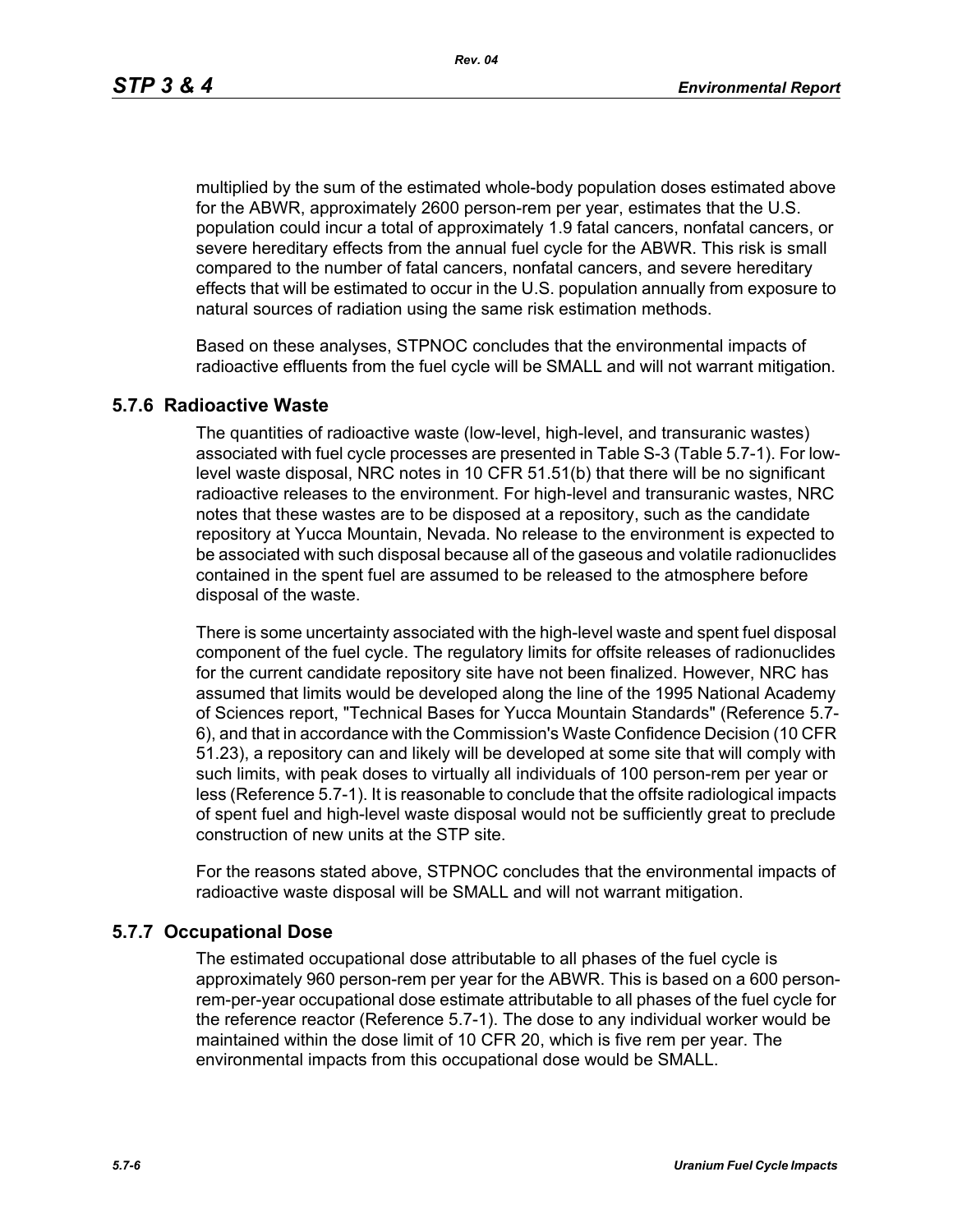# **5.7.8 Transportation**

The transportation dose to workers and the public totals about 2.5 person-rem per year for the reference reactor as presented in Table S-3 (Table 5.7-1). This corresponds to a dose of 4.0 person-rem per year for the ABWR. Estimated dose to workers is below established safe limit. For comparative purposes, the estimated collective dose from natural background radiation to the population within 50 miles of the STP site is 75,000 person-rem per year. On the basis of this comparison, STPNOC concludes that environmental impacts of transportation from the fuel cycle will be SMALL and will not warrant mitigation.

### **5.7.9 Summary**

STPNOC evaluated the environmental impacts of the uranium fuel cycle as given in Table S-3 and considered the effects of radon-222 and technetium-99 releases based on the information presented in NUREG-1437. For determination of "small radiological impact" compliance with dose and release levels were utilized. Arguments based on comparison with natural background radiation were used only where dose and release levels cannot be established without great uncertainty, e.g., for large populations. NUREG-1437, Vol. 1, Section 6.2.4 Conclusions, in the paragraph states that "The aggregate nonradiological impact of the uranium fuel cycle resulting from the renewal of an operating license on any plant is small". Based on this evaluation, STPNOC concludes that the impacts associated with the uranium fuel cycle would be SMALL, and mitigation would not be warranted.

### **5.7.10 References**

- 5.7-1 "Generic Environmental Impact Statement for License Renewal of Nuclear Plants, Section 6.2, 'Impacts of the Uranium Fuel Cycle,'" NUREG-1437, Volume 1, May 1996.
- 5.7-2 "Generic Environmental Impact Statement for License Renewal of Nuclear Plants, Section 6.3, 'Transportation', and Table 9.1, 'Summary of findings on NEPA issues for license renewal of nuclear power plants,'" NUREG-1437, Volume 1, Addendum 1, August 1999.
- 5.7-3 "National Air Pollutant Emissions Estimates (fires and dust excluded) for Major Pollutants," EPA 2006. Available at http://earth1.epa.gov/airtrends/pdfs/table3.pdf, accessed January 29, 2007.
- 5.7-4 "Health Risks from Exposure to Low Levels of Ionizing Radiation: BEIR VII – Phase 2," Committee to Assess Health Risks From Exposure to Low Levels of Ionizing Radiation, Board on Radiation Effects Research, Division of Earth and Life Studies, National Research Council, National Academy Press, Washington D.C, 2006, NAS 2006. Available at http://www.nap.edu/books/030909156X/html.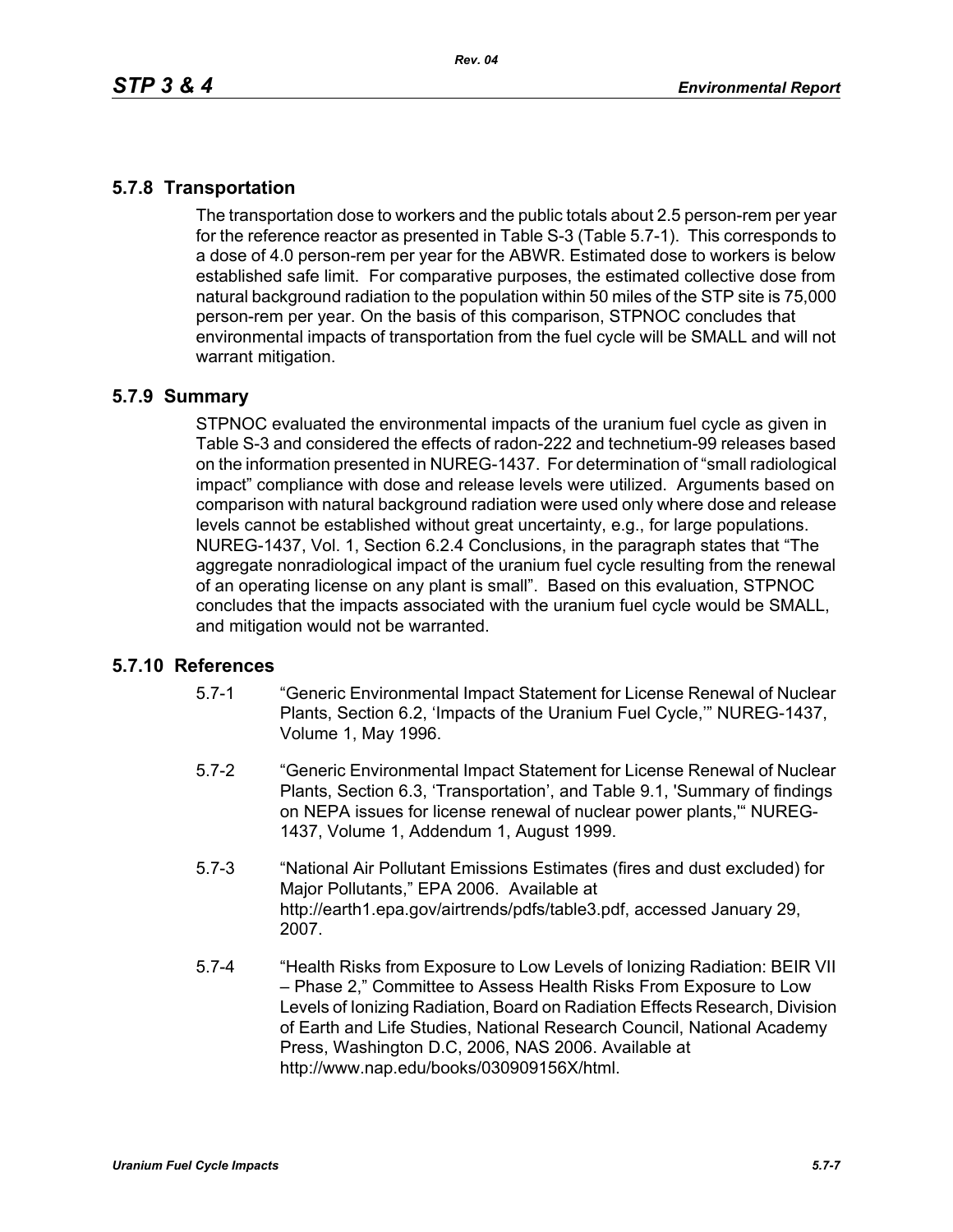- 5.7-5 "1990 Recommendations of the International Commission of Radiological Protection, ICRP Publication 60, Annals of the ICRP 21(1-3)," ICRP 1991, Pergammon Press, New York, New York, 1991.
- 5.7-6 "Technical Bases for Yucca Mountain Standards," Committee on Technical Bases for Yucca Mountain Standards, Board on Radioactive Waste Management, Commission on Geosciences, Environment, and Resources, National Research Council, National Academy Press, Washington D.C., 1995, NAS 1995. Available at http://books.nap.edu/books/0309052890/html/R1.html#pagetop.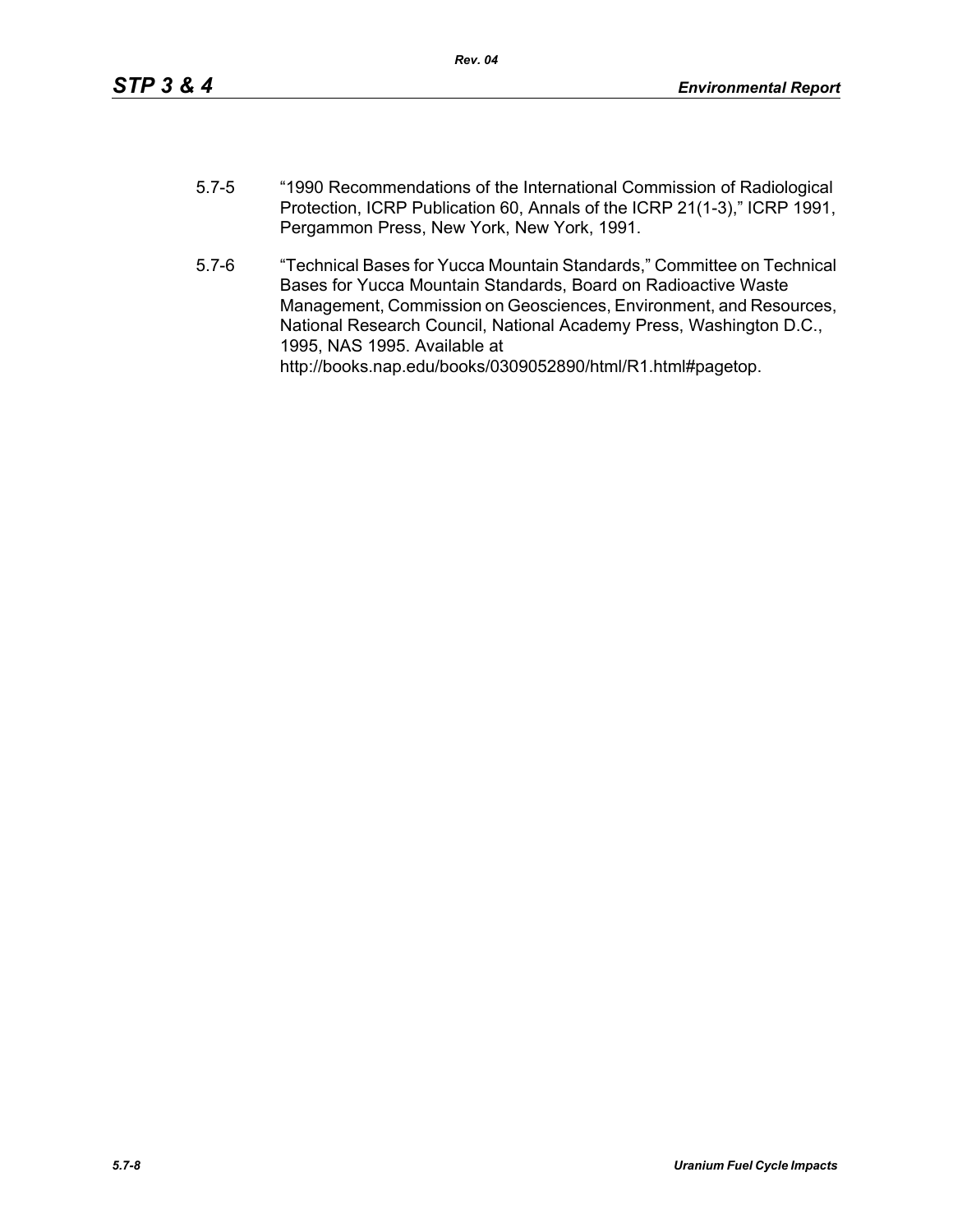| <b>Environmental Considerations</b>      | <b>Reference</b><br><b>Reactor</b> | <b>ABWR</b> |  |  |  |
|------------------------------------------|------------------------------------|-------------|--|--|--|
| <b>Natural Resource Use</b>              |                                    |             |  |  |  |
| Land (acres)                             |                                    |             |  |  |  |
| Temporarily committed [2]                | 100                                | 160         |  |  |  |
| Undisturbed area                         | 79                                 | 127         |  |  |  |
| Disturbed area                           | 22                                 | 35          |  |  |  |
| Permanently committed                    | 13                                 | 21          |  |  |  |
| Overburden moved (millions of MT)        | 2.8                                | 4.5         |  |  |  |
| Water (millions of gallons)              |                                    |             |  |  |  |
| 160<br>Discharged to air                 |                                    | 257         |  |  |  |
| Discharged to water bodies               | 11,090                             | 17,800      |  |  |  |
| Discharged to ground                     | 127                                | 204         |  |  |  |
| <b>Total</b>                             | 11,377                             | 18,200      |  |  |  |
| <b>Fossil Fuel</b>                       |                                    |             |  |  |  |
| Electrical energy (thousands of MW-hour) | 323                                | 520         |  |  |  |
| Equivalent coal (thousands of MT)        | 118                                | 190         |  |  |  |
| Natural gas (millions of scf)            | 135                                | 220         |  |  |  |
| Gases (including entrainment) [3]        |                                    |             |  |  |  |
| $SO_{x}$                                 | 4400                               | 7050        |  |  |  |
| $NO_x$ [4]                               | 1190                               | 1910        |  |  |  |
| hydrocarbons                             | 14                                 | 22          |  |  |  |
| CO                                       | 29.6                               | 47          |  |  |  |
| particulates                             | 1154                               | 1850        |  |  |  |
| Other gases                              |                                    |             |  |  |  |
| F                                        | 0.67                               | 1.1         |  |  |  |
| <b>HCI</b>                               | 0.014                              | 0.022       |  |  |  |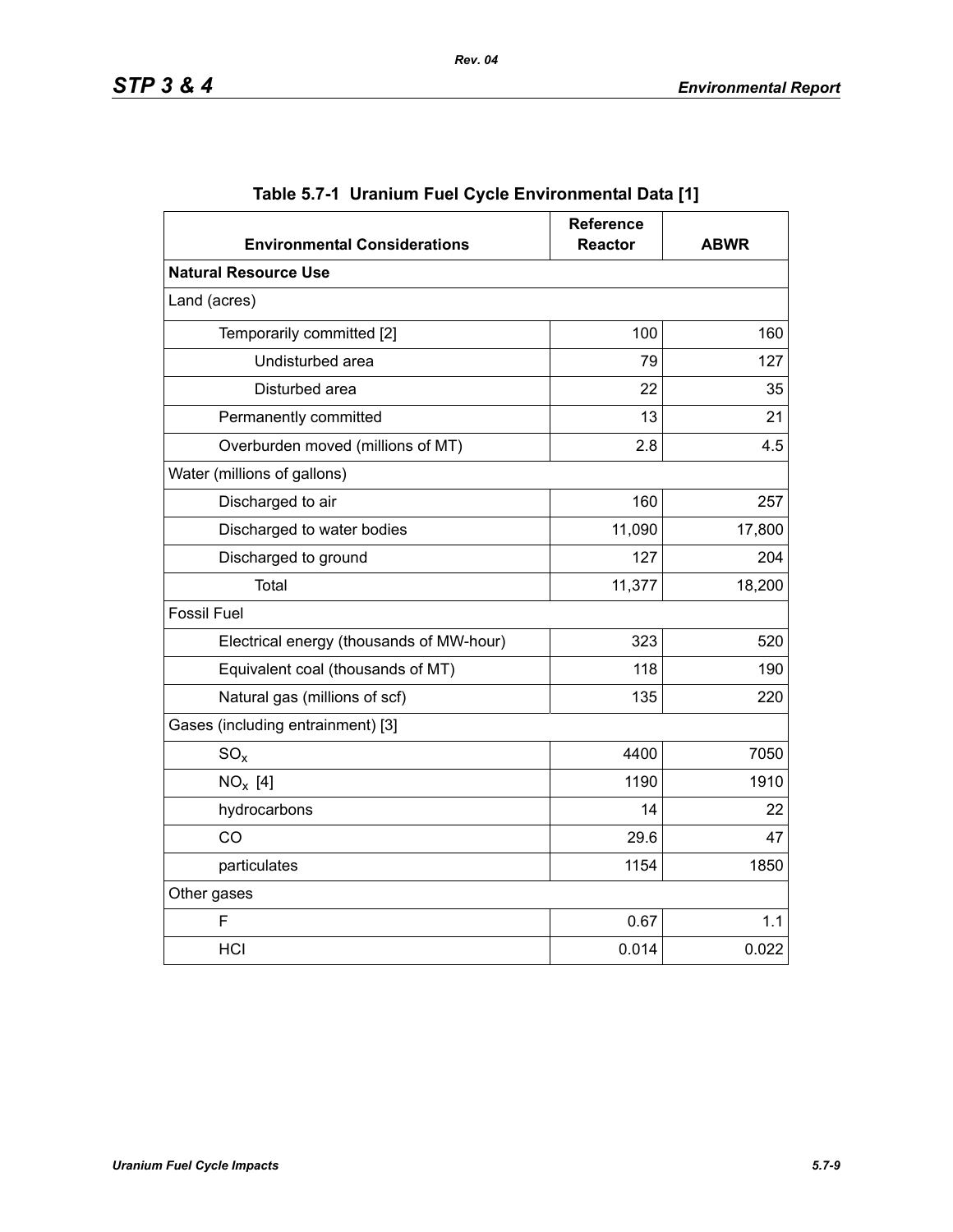| <b>Environmental Considerations</b>  | <b>Reference</b><br><b>Reactor</b> | <b>ABWR</b> |
|--------------------------------------|------------------------------------|-------------|
| Liquid                               |                                    |             |
| SO <sub>4</sub>                      | 9.9                                | 16          |
| NO <sub>3</sub>                      | 25.8                               | 41          |
| fluoride                             | 12.9                               | 21          |
| $Ca++$                               | 5.4                                | 8.7         |
| $CI-$<br>8.5                         |                                    | 14          |
| $Na+$                                | 12.1                               | 19          |
| NH <sub>3</sub>                      | 10                                 | 16          |
| Fe                                   | 0.4                                | 0.64        |
| Tailings solutions (thousands of MT) | 240                                | 380         |
| Solids                               | 91,000                             | 146,000     |
| Effluents - Radiological (curies)    |                                    |             |
| Gases (including entrainment)        |                                    |             |
| $\overline{222}$ Rn                  | $[5]$                              | [5]         |
| $\overline{^{226}}$ Ra               | 0.02                               | 0.032       |
| $230$ Th                             | 0.02                               | 0.032       |
| U                                    | 0.034                              | 0.055       |
| $3H$ (thousands)                     | 18.1                               | 29          |
| $\overline{^{14}C}$                  | 24                                 | 38          |
| 85Kr (thousands)                     | 400                                | 640         |
| $\overline{106}$ Ru                  | 0.14                               | 0.22        |
| 129 <sub>l</sub>                     | 1.3                                | 2.1         |
| 131                                  | 0.83                               | 1.3         |
| $\overline{99}$ Tc                   | [5]                                | [5]         |
| Fission products and TRU             | 0.203                              | 0.33        |